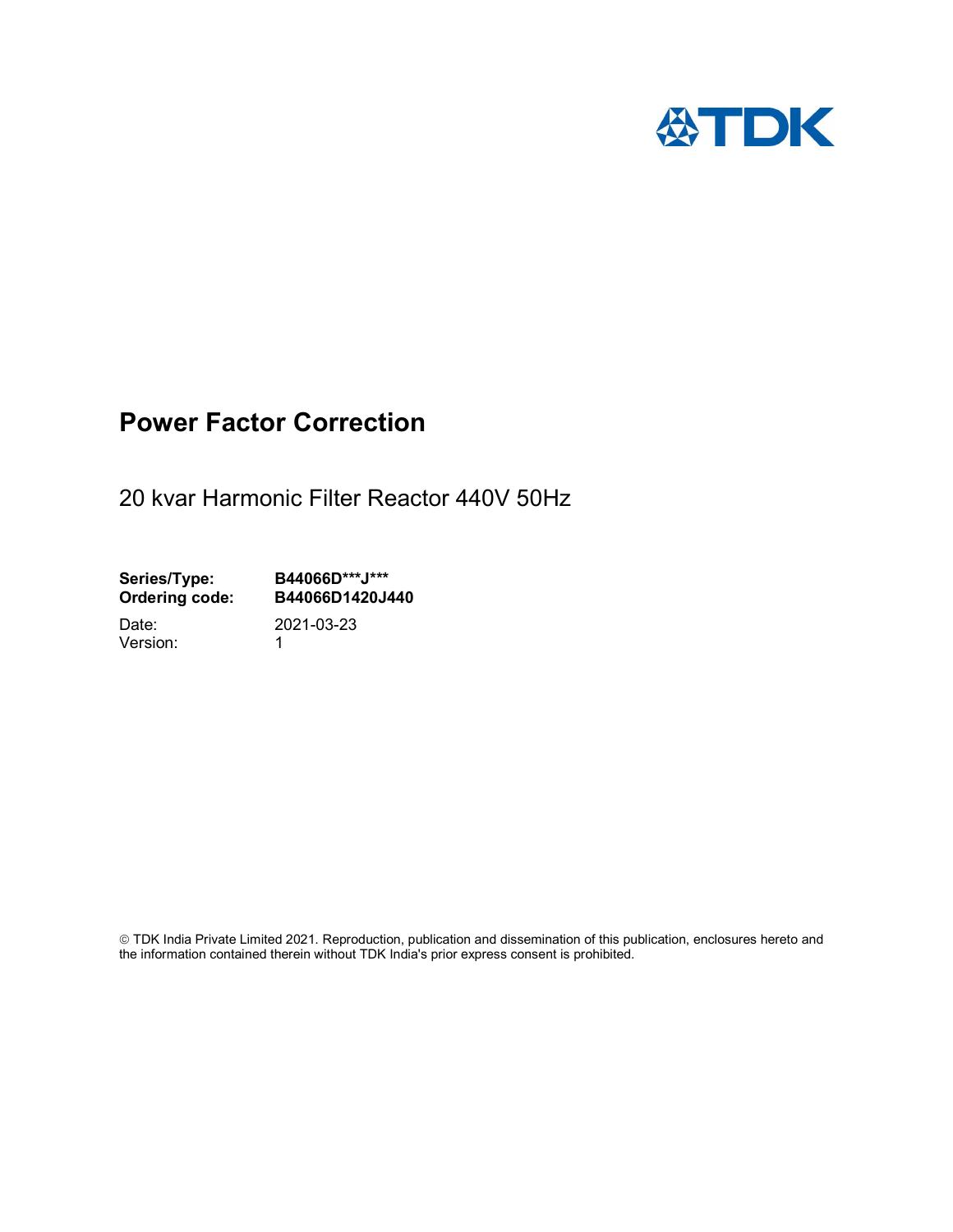# **ASTDK**

### Power Factor Correction and Content of Content of Content of Content of Content of Content of Content of Content of Content of Content of Content of Content of Content of Content of Content of Content of Content of Content

### 20 kvar Harmonic Filter Reactor 440V 50Hz B44066D\*\*\*J\*\*\*

### **Characteristics**

- $\blacksquare$  Highest linearity
- Temperature control via micro switch in inner coil
- $\blacksquare$  Highest life time by high quality materials
- **Low** losses
- $\blacksquare$  High overloading capability
- Safety device, temperature micro switch
- Copper winding
- **Low noise**

Technical data

| De-tuning factor p                              | 14             | $\%$        |
|-------------------------------------------------|----------------|-------------|
| Effective filter output $Q_C$                   | 20             | kvar        |
| Rated voltage $V_R$ <sup>1)</sup>               | 440            | V           |
| Rated frequency f                               | 50             | Hz          |
| Ambient temperature / Insulation class          | 40/H           | $^{\circ}C$ |
| Capacitance C delta (tot.)                      | 282.80         | μF          |
| Inductivity L                                   | $3 \cdot 5.02$ | mH          |
| Fundamental current 11 <sup>3)</sup>            | 27.82          | A           |
| Linear up to 4)                                 | 37.53          | A           |
| Effective current $IRMS$ <sup>2)</sup>          | 28.02          | A           |
| Rated harmonic voltages (3rd/5th/7th/11th/13th) | 0.5/6/5/3.5/3  | $\%$        |
| Temperature protection (NC)                     | yes            |             |
| Total losses $\mathsf{P}_\mathsf{D}$            | 165            | W           |
| Total weight                                    | 28             | kg          |

<sup>1)</sup> Voltage rise up to 106% of rated voltage is considered in current  $I_{\text{eff}}$ .

<sup>2)</sup>  $I_{eff} = \sqrt{(I_1^2 + I_3^2 + ... I_x^2)}$ 

<sup>3)</sup>  $11 = 1.06$   $\cdot$   $I_R$  ( $I_R$  = Capacitor current 50Hz)

<sup>4)</sup> Linear current =  $1.43$   $\cdot$  I<sub>R</sub> (I<sub>R</sub> = Capacitor current 50Hz)

### **Connection**

| Line                | l 1U1-1V1-1W1 |
|---------------------|---------------|
| Capacitors          | l 1U2-1V2-1W2 |
| Temperature control | 1 O<br>ے- ا   |

### Reference standard IEC60076-6

CAP FILM ES PFC PM 2021-03-23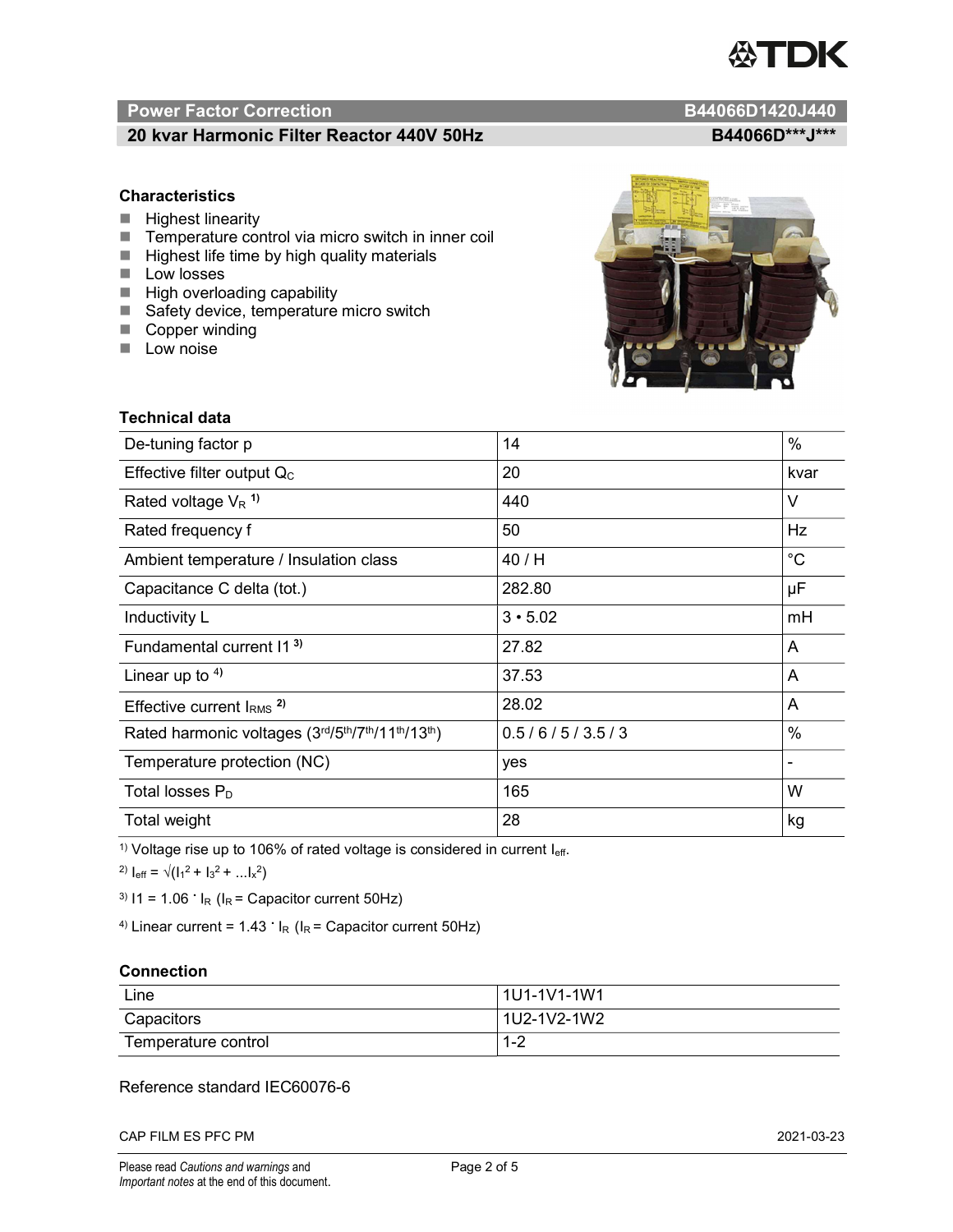

### Power Factor Correction and B44066D1420J440

### 20 kvar Harmonic Filter Reactor 440V 50Hz B44066D\*\*\*J\*\*\*

### Dimensional drawings



### **Dimensions**

| L/mm  | 260     | b/mm  | 185   |
|-------|---------|-------|-------|
| H/mm  | 232     | e/mm  | 116±5 |
| W/mm  | $210+5$ | d1/mm | 10.8  |
| 11/mm | 220     | d2/mm | 15.5  |
| 12/mm | 220     | A     | 175   |
| n1/mm | 150     | B     | 165   |
| n2/mm | 168±3   | Ø     | 8.5   |

### Cautions and warnings

- Do not install the reactor in case of any visible damages.
- $\blacksquare$  Installation must be done by skilled personnel only.
- Do not use or store harmonic filter reactors in corrosive atmosphere, especially where chloride gas, sulphide gas, acid, alkali, salt or similar substances are present.
- $\Box$  Do not touch the device during operation: all electrically active parts of this equipment such as windings, electronic components, leads, fuses and terminals carry a dangerous voltage which can lead to burns or electric shock.
- Covers which protect these electrically active parts from being touched must not be opened or removed during operation.
- Before any assembly or maintenance work is started, all installations and equipment must be disconnected from the power source.
- Noncompliance with these instructions may lead to death, serious injury or major damage to equipment.

FAILURE TO FOLLOW CAUTIONS MAY RESULT, WORST CASE, IN PREMATURE FAILURES OR PHYSICAL INJURY.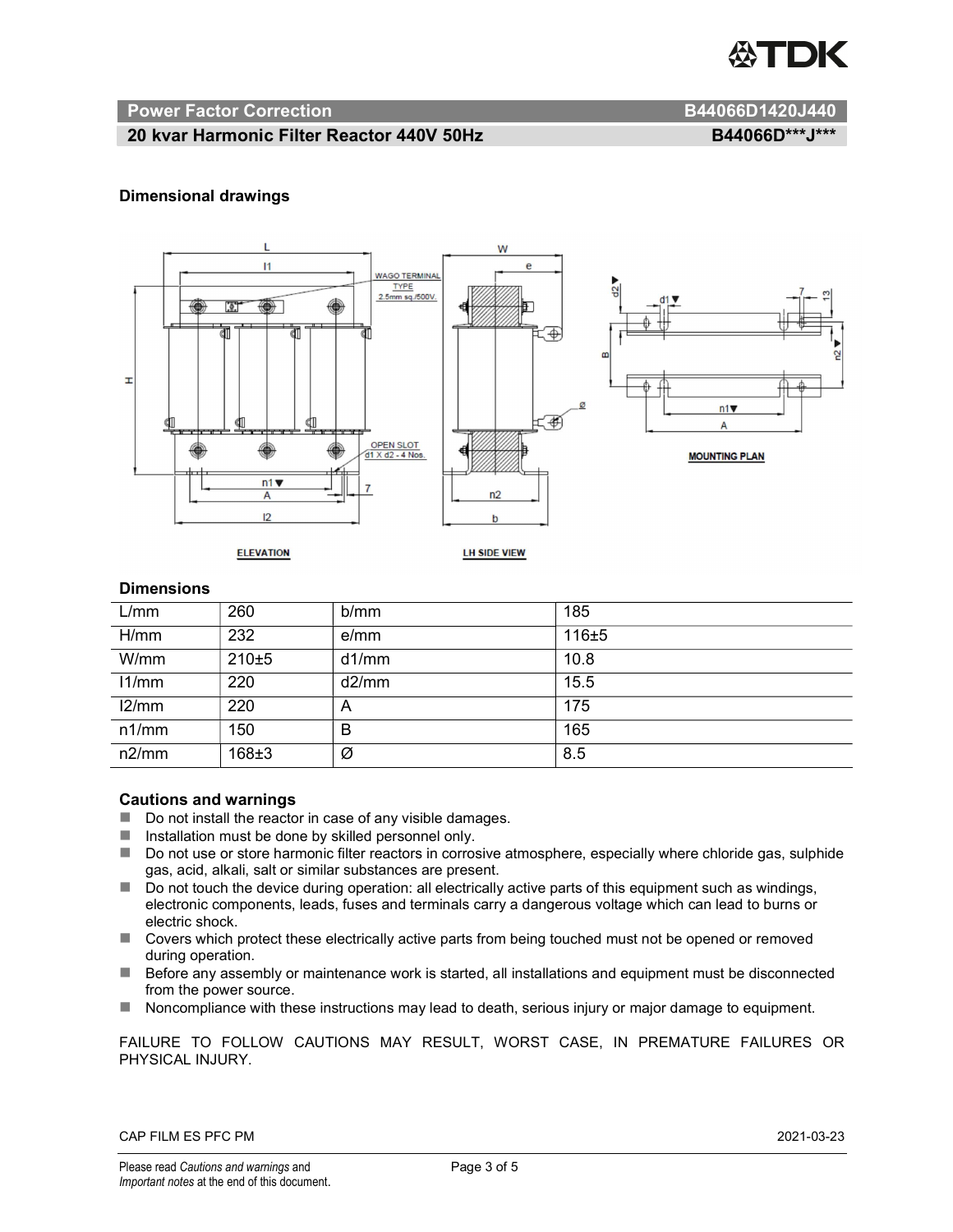

### Power Factor Correction **B44066D1420J440**

### 20 kvar Harmonic Filter Reactor 440V 50Hz B44066D\*\*\*J\*\*\*

The following applies to all products named in this publication:

- 1. Some parts of this publication contain statements about the suitability of our products for certain areas of application. These statements are based on our knowledge of typical requirements that are often placed on our products in the areas of application concerned. We nevertheless expressly point out that such statements cannot be regarded as binding statements about the suitability of our products for a particular customer application. As a rule we are either unfamiliar with individual customer applications or less familiar with them than the customers themselves. For these reasons, it is always ultimately incumbent on the customer to check and decide whether a product with the properties described in the product specification is suitable for use in a particular customer application.
- 2. We also point out that in individual cases, a malfunction of electronic components or failure before the end of their usual service life cannot be completely ruled out in the current state of the art, even if they are operated as specified. In customer applications requiring a very high level of operational safety and especially in customer applications in which the malfunction or failure of an electronic component could endanger human life or health (e.g. in accident prevention or life-saving systems), it must therefore be ensured by means of suitable design of the customer application or other action taken by the customer (e.g. installation of protective circuitry or redundancy) that no injury or damage is sustained by third parties in the event of malfunction or failure of an electronic component.
- 3. The warnings, cautions and product-specific notes must be observed.
- 4. In order to satisfy certain technical requirements, some of the products described in this publication may contain substances subject to restrictions in certain jurisdictions (e.g. because they are classed as hazardous). Useful information on this will be found in our Material Data Sheets on the Internet (www.tdk-electronics.tdk.com/material). Should you have any more detailed questions, please contact our sales offices.
- 5. We constantly strive to improve our products. Consequently, the products described in this publication may change from time to time. The same is true of the corresponding product specifications. Please check therefore to what extent product descriptions and specifications contained in this publication are still applicable before or when you place an order.

We also reserve the right to discontinue production and delivery of products. Consequently, we cannot guarantee that all products named in this publication will always be available. The aforementioned does not apply in the case of individual agreements deviating from the foregoing for customer-specific products.

- 6. Unless otherwise agreed in individual contracts, all orders are subject to our General Terms and Conditions of Supply.
- 7. Our manufacturing sites serving the automotive business apply the IATF 16949 standard. The IATF certifications confirm our compliance with requirements regarding the quality management system in the automotive industry. Referring to customer requirements and customer specific requirements ("CSR") TDK always has and will continue to have the policy of respecting individual agreements. Even if IATF 16949 may appear to support the acceptance of unilateral requirements, we hereby like to emphasize that only requirements mutually agreed upon can and will be implemented in our Quality Management System. For clarification purposes we like to point out that obligations from IATF 16949 shall only become legally binding if individually agreed upon.